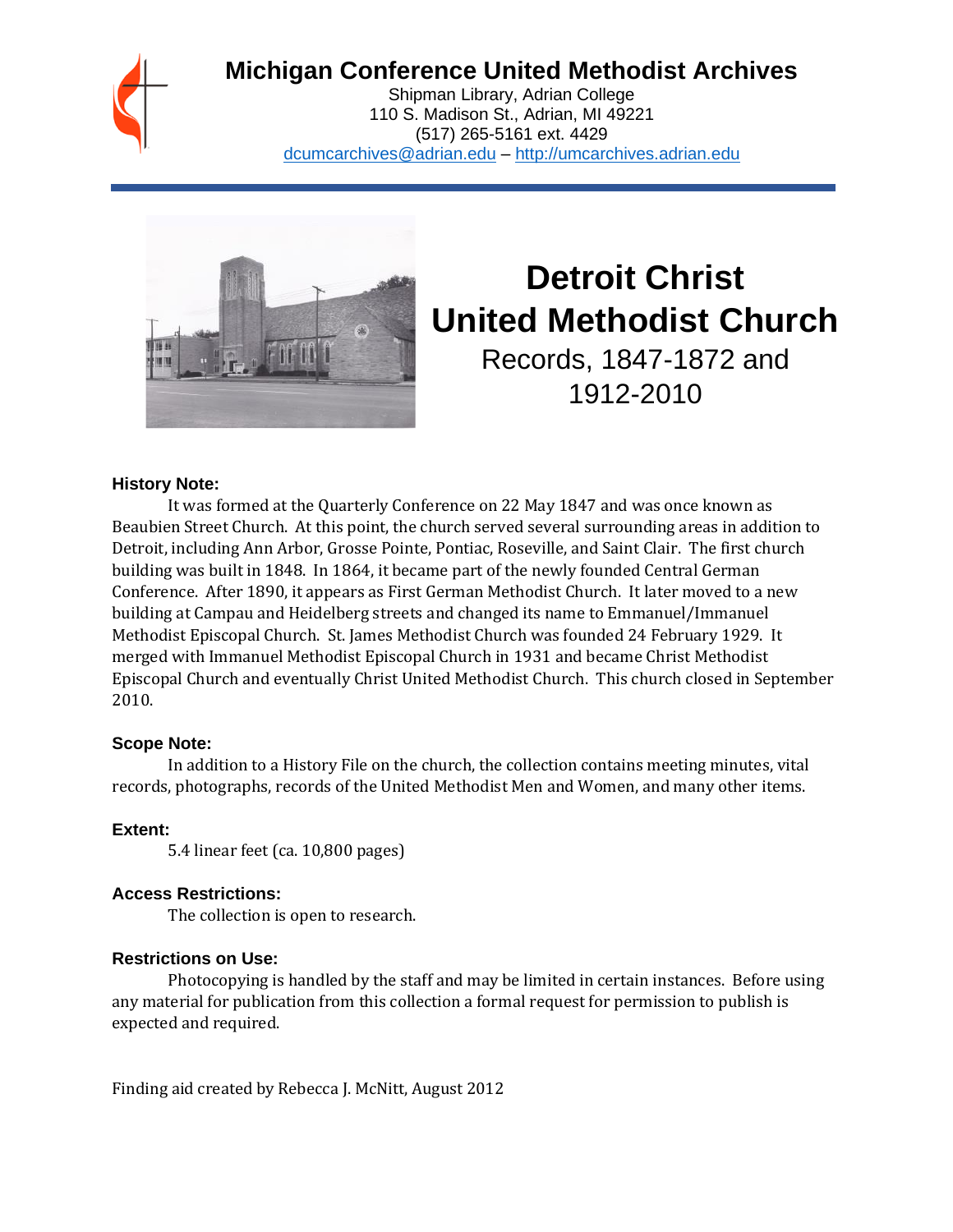#### **Appointments List**

#### **Immanuel**

- 1846-1847: Karl C. "Charles" Helwig
- 1847-1848: John M. Hartman
- 1848-1849: Christian F. Grimm
- 1848-1850: Karl C. "Charles" Helwig
- 1850-1852: John A. Klein
- 1852-1853: John H. Schweinfurth
- 1852-1854: Jacob Rothweiler
- 1854-1856: Peter F. Schneider
- 1856-1857: Emil Baur
- 1857-1859: Nicholaus Nuhfer
- 1859-1861: John H. Schweinfurth
- 1861-1863: Gottlob Nachtrieb
- 1863-1866: George A. Reuter
- 1866-1867: Carl A. Militzer
- 1867-1870: George Schwinn
- 1870-1872: Anton Warns
- 1872-1875: Heinrich "Henry" Pullman
- 1875-1878: Karl Gustav Herzer
- 1878-1880: Alois Loebenstein
- 1880-1883: Carl Treuschel
- 1883-1886: Gustav Weiler
- 1886-1889: Heinrich Jend
- 1889-1894: Elias Roser
- 1894-1899: Oscar Rogatzky
- 1898-1899: Herman Giesen
- 1899-1905: John Oetjen
- 1905-1911: Benjamin F. Beal
- 1911-1915: Joseph Kern
- 1915-1917: Carl Treuschel
- 1917-1920: John H. Holtcamp
- 1920-1921: John C. Guenther
- 1921-1923: Joseph E. Beal
- 1923-1926: Oscar Rogatzky
- 1926-1929: Henry W. Lenz
- 1929-1930: Paul W. Plueddemann
- 1930-1931: Edwin J. Weiss

#### **Detroit Christ**

- 1931-1936: Luther B. Butt
- 1936-1954[: Russell D. Hopkins](http://umcarchives.adrian.edu/clergy/hopkinsrd.php)
- 1953-1955: Alfred Ray Neelands (Associate)
- 1954-1961: John L. Adams
- 1956-1958: Frank A. Cozadd (Associate)
- 1959-1961: William S. Pryor (Associate)
- 1960-1964: Haxton H. Patterson (Associate)
- 1961-1966: Verner S. Mumbulo
- 1964-1966: John H. Bunce (Associate)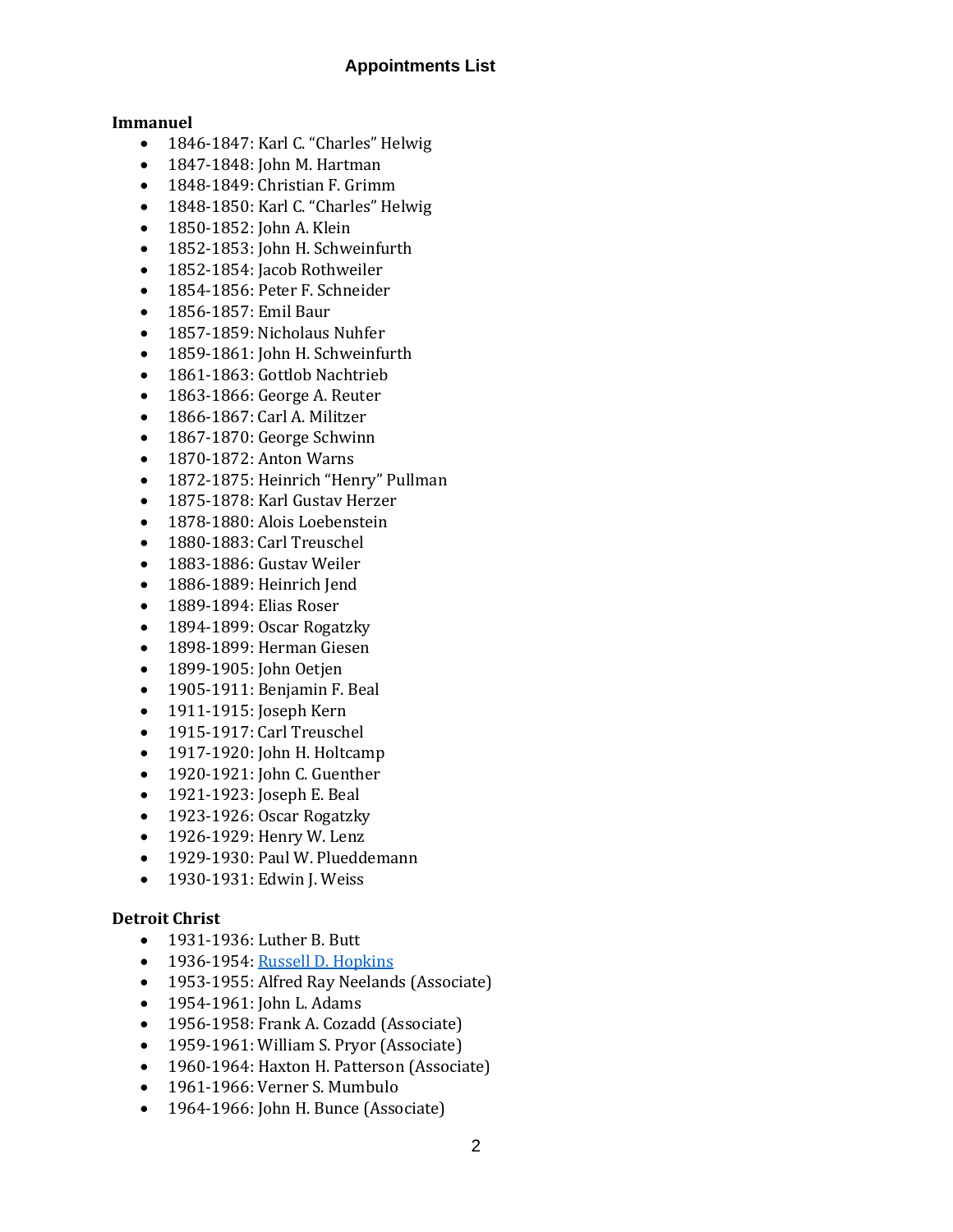#### **Appointments List**

- 1966-1969: Frank Manson Brannon (Associate)
- 1966-1973: Charles H. Beynon
- 1968-1970: Kenneth Woodside (Associate)
- 1970-1972: Karl Zeigler (Associate)
- 1973-1979: Clyde Smith
- 1973-1979: Vernon G. White (Associate)
- 1979-1994: Frank R. Leineke
- 1994-2007: Anthony J. Shipley
- 1998-February 2001: Judith Y. Mayo (Deacon)
- 1998-2000: Darryl E. Totty (Associate)
- 2008-2010: Henry Williams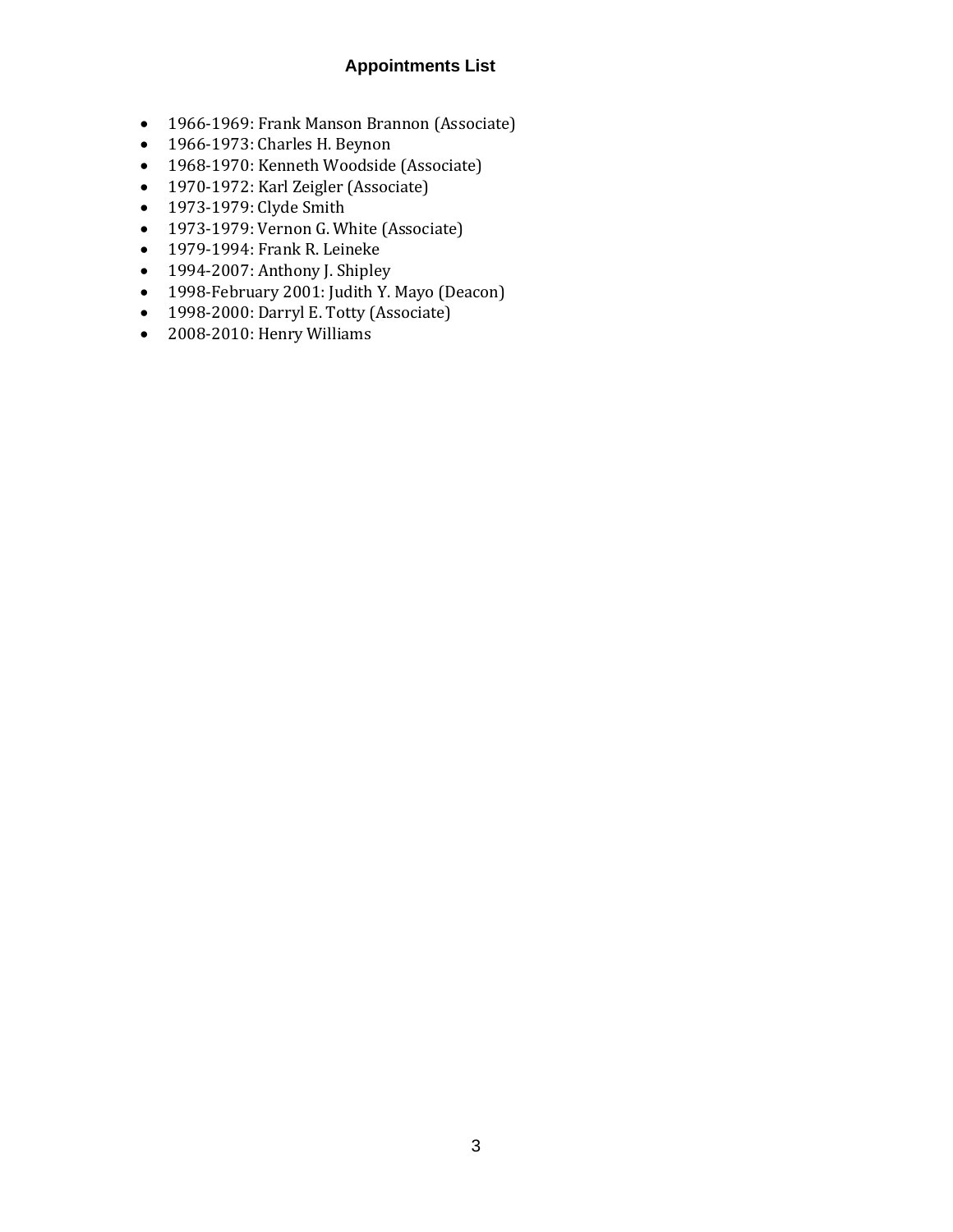#### **Container Contents**

#### **Box 1 Detroit Christ**

- Administrative Board Meeting Minutes
	- $O = 1969 1970$
	- o 1970-1975
	- $O$  1976-1979
- Annual Directory and Telephone Register, 1957
- Auditing, Budget, and Finance Committee, 1932-1938
- Benevolences and Building Fund, 1935-1939
- Board of Trustees
	- o Meeting Minutes
		- 1931-1966
		- 1979
	- o Treasurer's Reports, 1933-1938
- Boy Scout Troop 250, 1932
- Budget and Financial Reports, 1974-1977
- Cannon Co-op Nursery, 1978-1979
- Certificate
- Church Calendar, 1949 (see Oversize)
- Charge Conference Reports
	- o 1969-1978
	- o 1991
- Church Conference Reports, 1991
- Church Planning Committee Meeting Minutes, 1944-1946

#### **Box 2 Detroit Christ**

- Church Policies and Job Descriptions
- Church Records
	- o Baptisms, Marriages, and Memberships, 1929-1936
	- o Memberships
		- 1930-1982
		- 1931
	- o Baptisms, Deaths, Marriages, and Memberships, 1931-1990 (2 folders)

#### **Box 3 Detroit Christ**

- Church Records
	- o Memberships, 1931-1981
	- o Baptisms, Deaths, Marriages, and Memberships, 1953-1963 (see Oversize)
	- o Baptisms [1963-1992], Deaths [1963-1972], Marriages [1963-1982], and Memberships, 1963-1992 (see Oversize)
	- o Membership Transfers, 1977-1992
	- o Baptisms, Confirmations, Deaths, and Memberships, 1979-2010
	- o Membership Removals, undated
		- $A-B$ 
			- C-D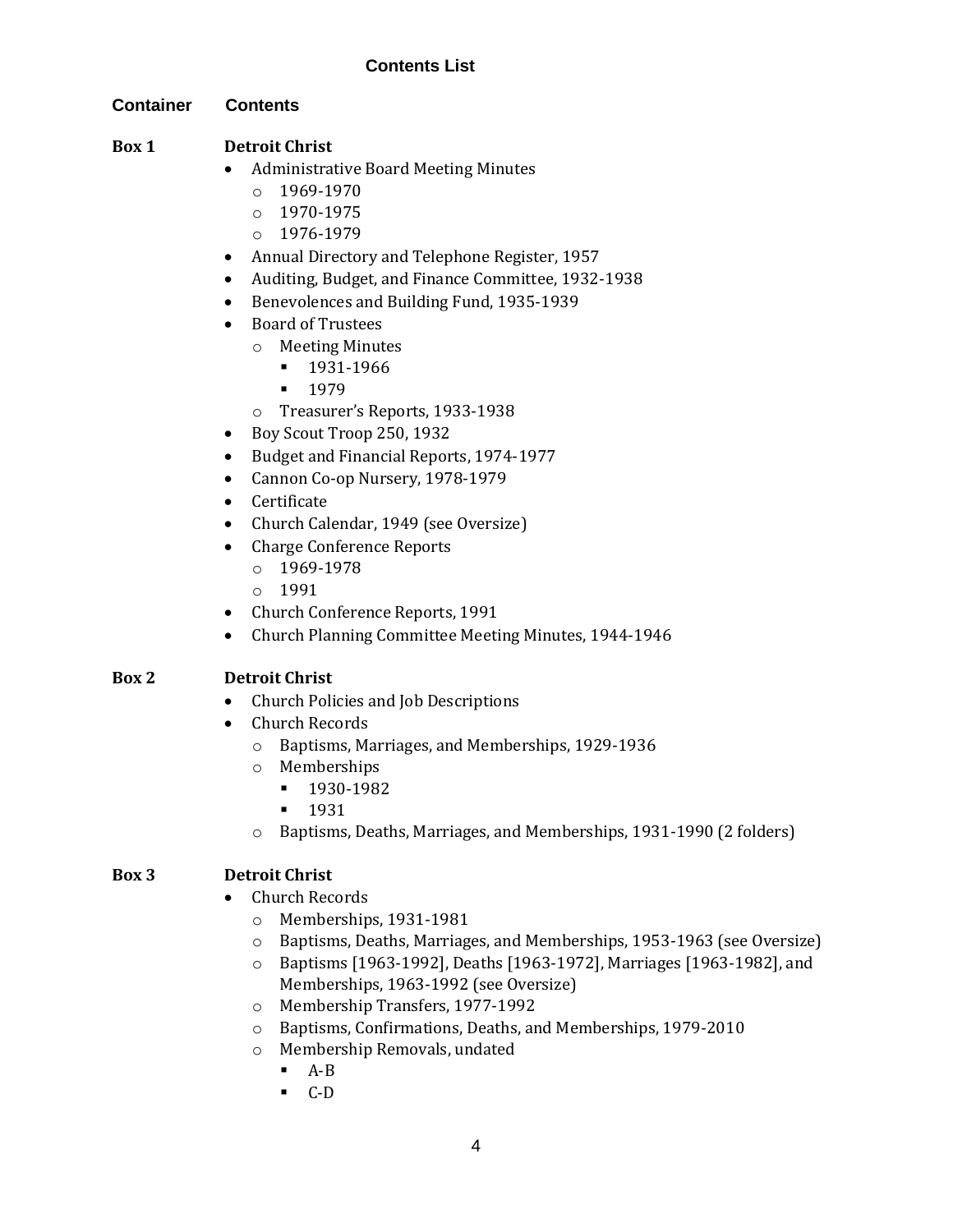| Container | <b>Contents</b>                                                                                                                                                                                                                                                                                                                                                                                                                                                                                                                                                                                                         |
|-----------|-------------------------------------------------------------------------------------------------------------------------------------------------------------------------------------------------------------------------------------------------------------------------------------------------------------------------------------------------------------------------------------------------------------------------------------------------------------------------------------------------------------------------------------------------------------------------------------------------------------------------|
|           | $E-G$<br>٠                                                                                                                                                                                                                                                                                                                                                                                                                                                                                                                                                                                                              |
| Box 4     | <b>Detroit Christ</b><br><b>Church Records</b><br>Membership Removals, undated<br>$\circ$<br>$H-J$<br>٠<br>$K-L$<br>٠<br>$M-N$<br>$\blacksquare$<br>$O-R$<br>S<br>п                                                                                                                                                                                                                                                                                                                                                                                                                                                     |
| Box 5     | <b>Detroit Christ</b><br><b>Church Records</b><br>Membership Removals, undated<br>$\circ$<br>$T-X$<br>٠<br>Y-Z<br>п<br>• Church School Board, 1932-1938<br>Church Service Schedule, 1965<br>$\bullet$<br><b>Committee on Nominations and Personnel</b><br>$\bullet$<br>1932-1939<br>$\circ$<br>$0 1969 - 1980$<br>Correspondence<br>٠<br>1961-1966<br>$\circ$<br>undated<br>$\circ$<br><b>Council on Ministries</b><br>Deaconess Reports, 1934-1938<br>$\bullet$<br>Epworth League Reports, 1931-1938<br>٠<br><b>Finance and Budget</b><br>Financial Secretary Reports, 1933-1939<br>$\bullet$<br>Guest Book, 1992-1997 |
| Box 6     | <b>Detroit Christ</b><br>History File (3 folders)<br>House Committee, 1938<br>$\bullet$<br>Immanuel and Saint James Merger, 1930<br>Ladies' Aid Society Reports, 1931-1938<br>Legal Documents, 1949<br>Men's Club, 1937<br>Methodist Men, 1953-1963                                                                                                                                                                                                                                                                                                                                                                     |

- Minstrel Program, 1931
- Miscellaneous

# **Box 7 Detroit Christ**

• Music Committee, 1936-1938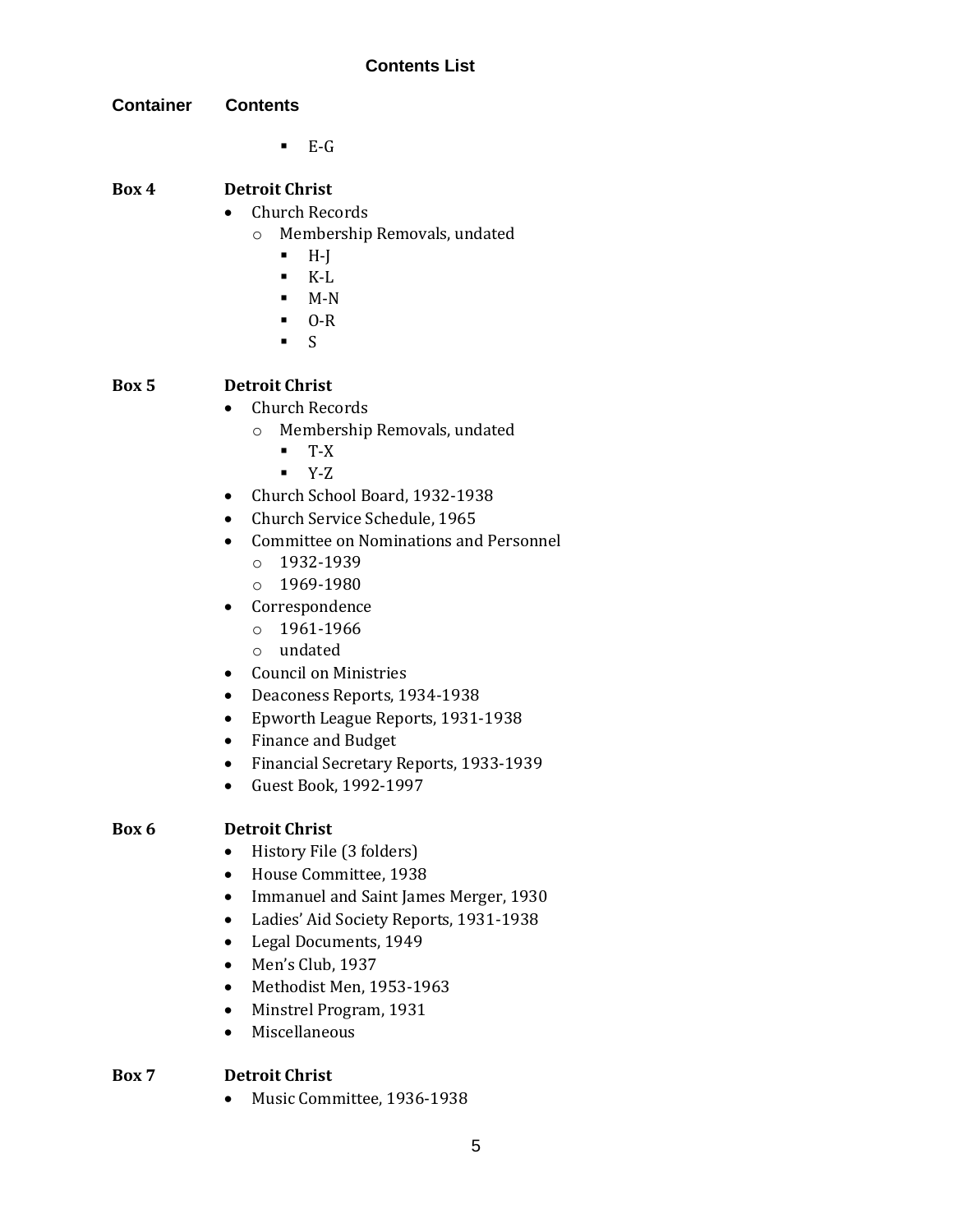#### **Container Contents**

- News Clipping on Rev. H.H. Patterson (see Oversize)
- Official Board
	- o Correspondence, 1930-1939
	- o Meeting Minutes
		- **■** 1936-1939
		- 1941-1945
		- 1952-1955
		- 1956-1957
		- 1963-1969
- Organ Fund, 1933
- *Parent-Teacher Line*
- Pastor's Reports, 1931-1938
- Pastoral Relations Committee, 1935-1936
- Photographs
	- o Children and Youth (for more, see Oversize)
	- o Choir
	- o Christmas and Easter Décor

#### **Box 8 Detroit Christ**

- Photographs
	- o Church Building (for more, see Oversize)
	- o Church Construction Album
	- o Clergy
	- o Groups (2 folders)
	- o Individuals
	- o Playground Equipment

#### **Box 9 Detroit Christ**

- Pictorial Directory, 1992
- Planning Committee Meeting Minutes 1937-1944
- Property Reports
- Quarterly Conference Reports
	- o 1937-1942
	- o 1948-1949
	- o 1952-1957
	- o 1963
	- $0.1968$
- Social and Recreational Life Report, 1935
- *Staff Scribbles*
- Statistical Reports, 1937-1941
- Sunday School Teachers' Meeting Minutes
	- o 1933-1940
	- o 1940-1945
- Treasurer's Reports, 1932-1939